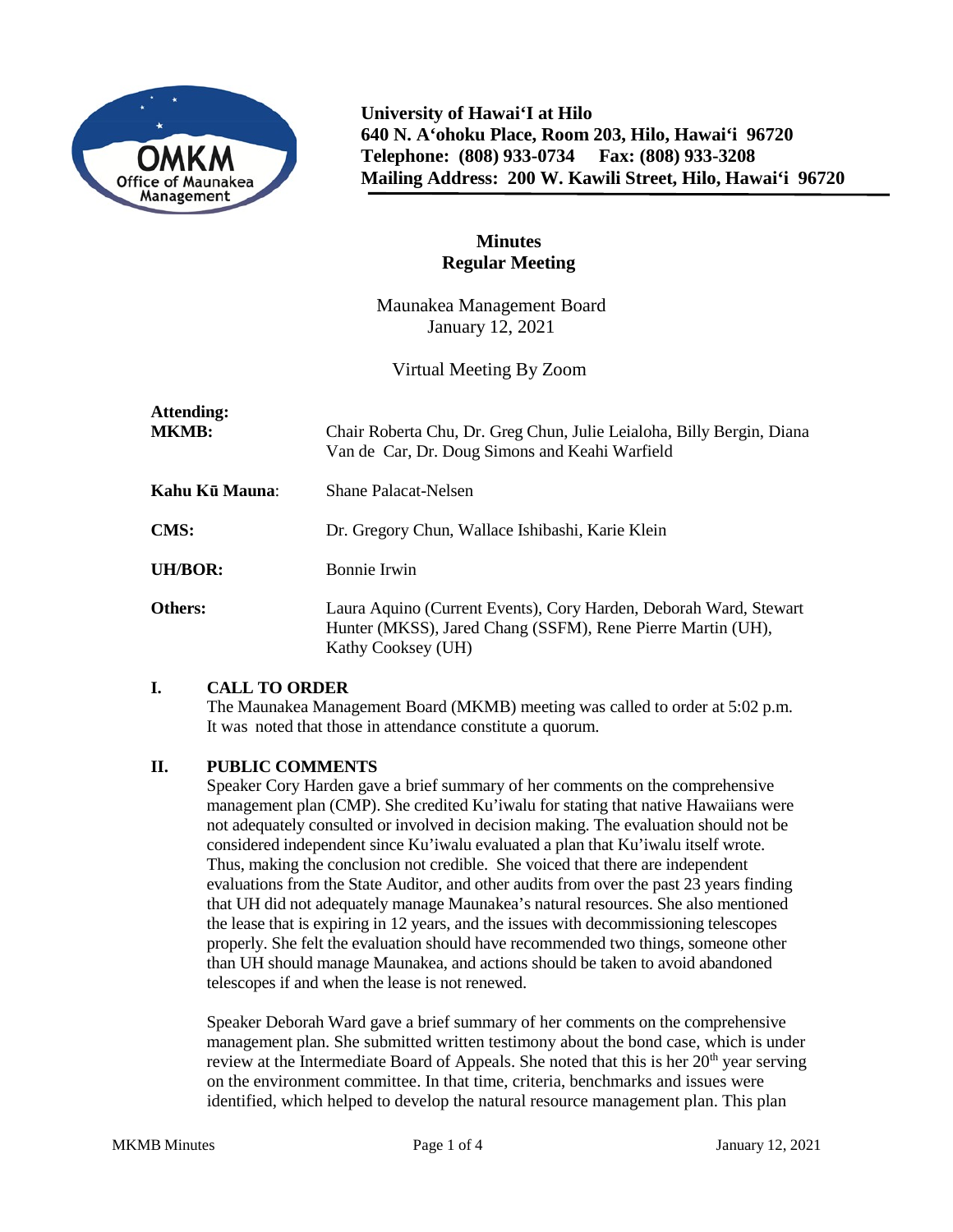preceded the CMP. She felt the CMP did not include the existing plans for natural resource, cultural resource, public access or decommissioning. She continued that the glaring omission is the absence of the hydrology report, and hopes the Board will consider exploring this again.

### **III. INTRODUCTION OF NEW MKMB MEMBER KEAHI WARFIELD**

### **IV. APPROVAL OF MINUTES**

Board member Julie Leialoha moved to approve the minutes. Board member Dr. Doug Simons seconded the motion to approve the minutes, and the motion carried unanimously.

# **V. KAHU KŪ MAUNA COUNCIL REPORT**

Kahu Kū Mauna chairman Shane Palacat-Nelson reported the Council will be having a retreat later this month and have agenda items that include discussion on the CMP.

### **VI. EXECUTIVE DIRECTOR'S REPORT**

### **A. Cesspool Conversion**

Executive Director Greg Chun reported that they are working on converting that last known cesspools on Maunakea to either closed or convert to other systems. Design is still in the works for the maintenance shop and Dorm A cesspool. Design issues for the other two have been addressed.

### **B. Master Plan Update**

The consultants have been actively involved with the second round of outreach regarding the Master plan and changes being considered. To date, the focus has been on meeting with various UH executives, UH advisory groups, UH faculty, agency stakeholders, and commercial tour operators. Meetings with other non-UH groups are being scheduled. Agency consultations completed include DHHL, DOT, DLNR, and HTA, and another being scheduled with OHA. Scheduling challenges have been encountered due to the meeting being held virtually and consultation fatigue. There are virtual consultations occurring with other projects at the same time. An interactive website is being explored, where visitors to the site can provide direct feedback. After this round of consultations is completed a rewrite, as needed, will be done and sent out for a broader community input in the Spring 2021.

### **C. Board of Regents**

The UH Board of Regents has reconvened and reestablished the Maunakea Permitted Interaction Group. The purpose of the group is to build an understating amongst a core of Regents around various strategic issues and concerns regarding the Master Plan, CMP, and Master Lease Application. This is to assist in decision making when the item comes to the full board. Two meetings have occurred, with an initial focus on the Master Plan, astronomy, and a new land lease.

### **D. Shuttle Proposal**

Executive Director Chun has met with Hawaiian Village Tours and Hui Hoʻolako, and later met with DHHL to explore feasibility and a possible inter-agency collaboration. The primary issues are both agency's procurement policies and process. Both groups prefer a process of "open bid." Chun continued that UH is looking to collaborate with DHHL so that beneficiaries can be part of the solution. Further meetings are being scheduled. An update will be provided to MKMB in March, as MKMB requested.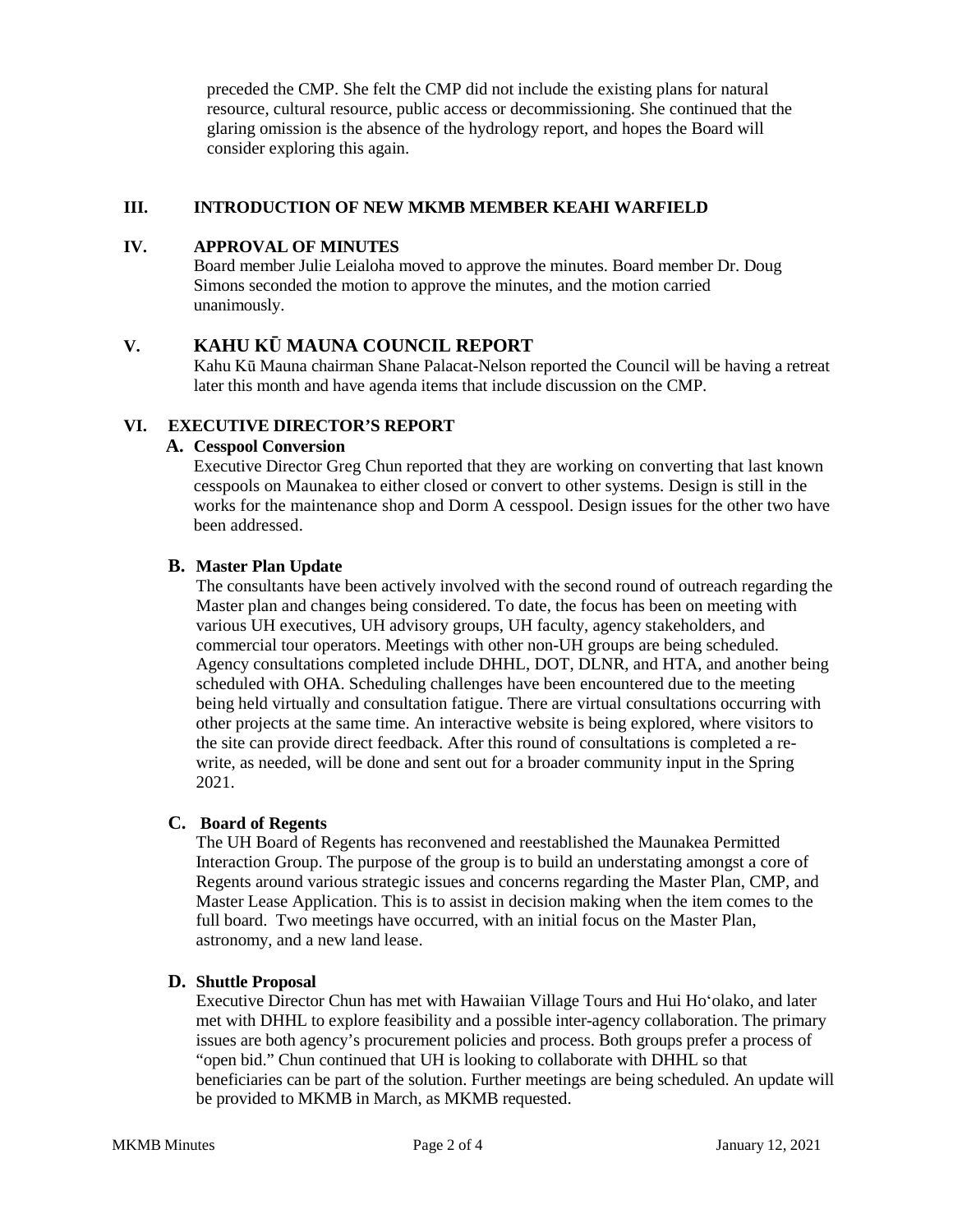### **E. Decommissioning**

A complete site decommissioning plan from Caltech Submillimeter Observatory (CSO) has been received and reviews by KKM and MKMB are being scheduled. The projected date for CSO to submit a conservation district use application with DLNR for commencement of the decommissioning is Summer 2021.

The Hōkū Keʻa Telescope site decommissioning plan is still under development. No schedule update to report on.

#### **F. UH-Hilo's New Educational Teaching Telescope**

Planning and design is starting for this project. No schedule update.

#### **G. Recruitment for Director of Stewardship Programs**

Executive Director Chun completed a write-up of the position description. Once approved by UH President, it should be posted for recruitment.

### **VII. AGENDA ITEMS**

#### **A. Review and approve new potential KKMC member Noelani Cashman-Aiu**

MKMB member Leialoha and Kahu Kū Mauna chairman Nelson provided comments. Board member Diana Van de Car moved to approve the nomination of Noelani Cashman-Aiu as submitted. Board member Dr. Doug Simons seconded the motion to approve Noelani Cashman-Aiu as a new member of KKM, and the motion carried unanimously.

### **B. Information and discussion: Update on the proposed UH-Hilo's New Educational Teaching Telescope**

R. Pierre Martin (UH-Hilo) provided a general overview of what they do at UH Hilo Department of Physics & Astronomy. This discussion included the budget crisis, and the Department's future. Jared Chang (SSFM) provided a presentation on the community outreach effort that was done for this project. UH Hilo conducted public outreach from September to October 2020. A total of 355 individual comments were received. Positive comments included those around the education and decommissioning efforts, and the opposing comments mainly address no more development anywhere on Maunakea. It was a 100% virtual process. The next step is the Environmental Assessment. MKMB members commented on the findings and how it relates to other current issues. Chair Chu commented that the Board has received the data and issues/questions generated by the presentation and will wait to receive feedback from UHH to determine next steps. MKMB will not take any action at this time.

**C. Information and discussion: Mauna Kea Observatory Support Services (MKSS) request to consolidate existing hazardous material storage lockers, and construct a storage cabinet for oil and acetylene in the utilities base yard.**

Executive Director Chun stated his and Stewart Hunter's comments are in response to the secondary containment question from the last MKMB meeting. Stewart Hunter (MKSS) explained background of the project, and showed an image of the containment pallet that would be used. Chair Chu asked about permitting needs, if any. Hunter said the size of the storage cabinet is under the County's 120 square foot limit to get a permit, so no permit is required. Note: Subsequent to this report the County determined that a building permit is required due to changes in the County Buiding Code. MKSS will be submitting the necessary application to secure the permit.